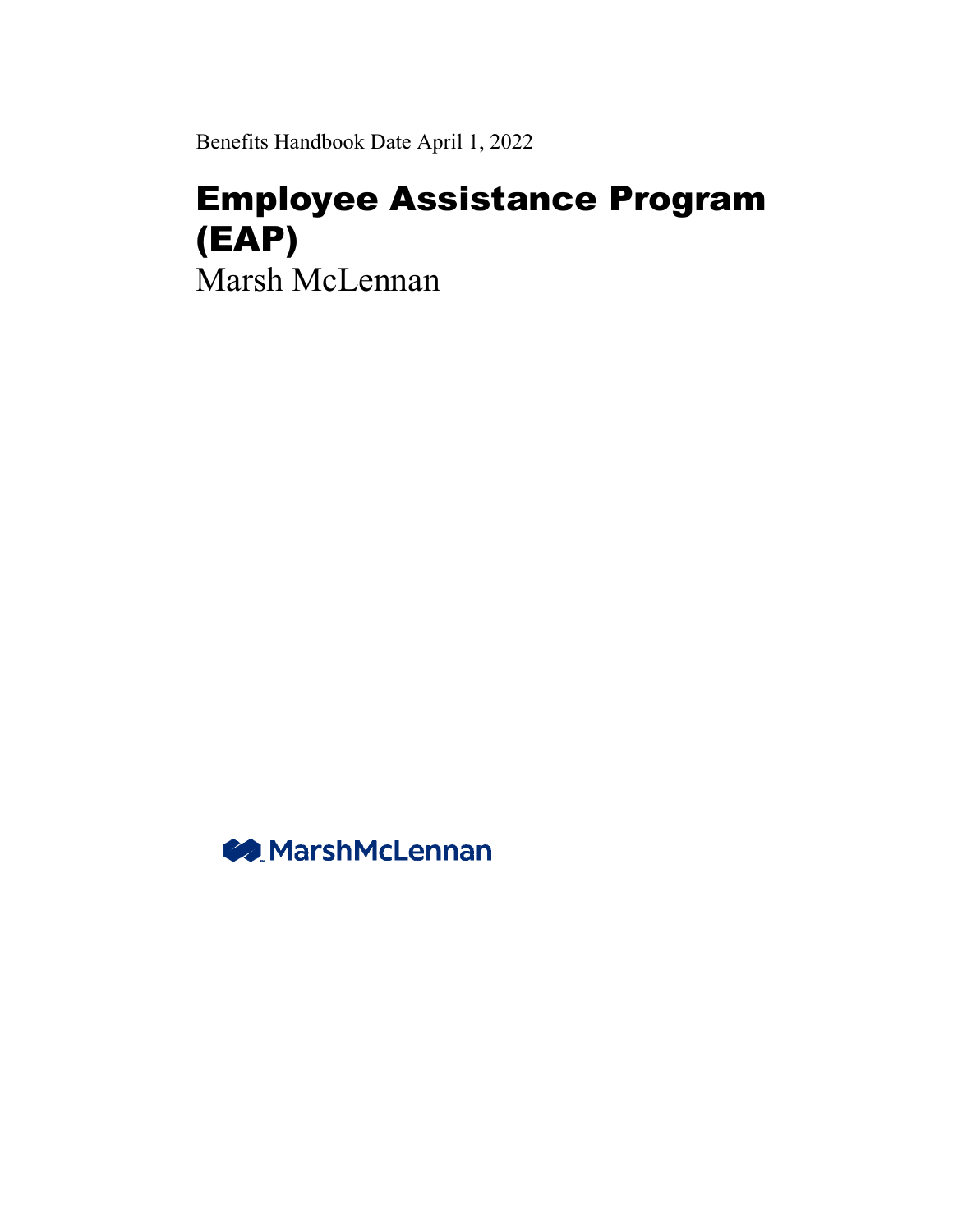# Employee Assistance Program (EAP)

*With the constant demands we face each day, it can sometimes be difficult to balance our work and home lives. If you are struggling with a personal concern, crisis or even an every day issue, the Employee Assistance Program (EAP) can be an invaluable resource.* 

#### A Note about ERISA

The Employee Retirement Income Security Act of 1974 (ERISA) is a federal law that governs many employer-sponsored plans including this one. Your ERISA rights in connection with the plan are detailed in the Plan Administration Description that, together with the plan Questions and Answers, constitute the Summary Plan Description for this plan.

#### SPD and Plan Document

This section provides a summary of the Employee Assistance Program (the "Plan") as of January 1, 2022.

This section, together with the Administrative Information section and the applicable section about participation, forms the Summary Plan Description and plan document of the Plan.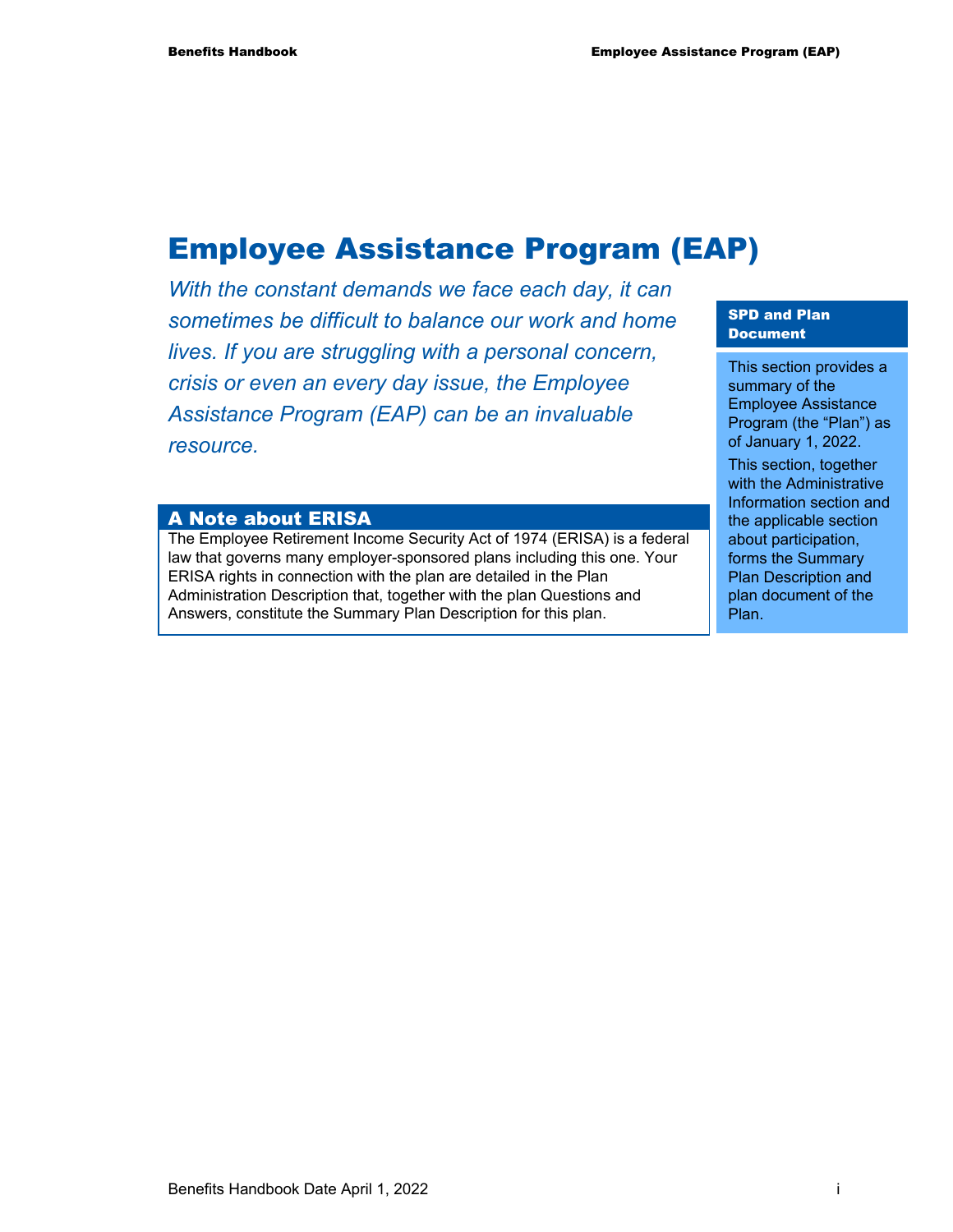# The Program at a Glance

The Employee Assistance Program (EAP) can help you manage your life by providing you with resources to help you through a difficult time. The chart below contains some important program features. For more information, see "How the Program Works" on page 5.

| <b>Program</b><br><b>Feature</b>       | <b>Highlights</b>                                                                                                                                                                               |
|----------------------------------------|-------------------------------------------------------------------------------------------------------------------------------------------------------------------------------------------------|
| <b>How the Program</b><br><b>Works</b> | The EAP provides confidential personal counseling to employees, family<br>L.<br>members and any household members who are dealing with difficult<br>issues.                                     |
|                                        | You may speak with a Cigna EAP counselor at any time, day or night, to<br>u,<br>address issues. Employees can seek help for any reason, crisis or non-<br>urgent.                               |
|                                        | Telephonic consultations are unlimited when you speak with a Cigna<br>EAP counselor over the telephone at no cost to you.                                                                       |
|                                        | Up to five sessions per issue, per eligible member, per year with a Cigna<br>L.<br>EAP counselor-whether conducted in person or via video-based<br>telehealth - are provided at no cost to you. |
|                                        | See "How the Program Works" on page 5 for details.<br>ш                                                                                                                                         |
| Eligibility                            | You are eligible to participate in this program if you meet the eligibility<br>ш<br>requirements set forth below.                                                                               |
|                                        | See "Participating in the Program" on page 2 for details.<br>L.                                                                                                                                 |
| <b>Family and</b><br>Household         | Your family and household members can use the Employee Assistance<br>ш<br>Program if they meet the eligibility requirements described below.                                                    |
| <b>Member Eligibility</b>              | See "Participating in the Program" on page 2 for details.<br>ш                                                                                                                                  |
| <b>Enrollment</b>                      | Coverage is automatic.<br>ш                                                                                                                                                                     |
| Cost                                   | There is no cost to you for using the Employee Assistance Program. If<br>ш<br>the program provides referrals to other services, you are responsible for<br>paying for any services you choose.  |
| <b>Confidentiality</b>                 | Services are completely confidential. The Company isn't told if you<br>ш<br>contact the EAP.                                                                                                    |
|                                        | Your family and household members' calls are also confidential-even<br>L.<br>you will not be notified if any member of your family or household<br>contacts the EAP.                            |
|                                        | See "How the Program Works" on page 5 for details.                                                                                                                                              |
| Contact                                | For more information, contact:                                                                                                                                                                  |
| <b>Information</b>                     | Cigna Behavioral Health (CBH), 24 hours a day, 7 days a week<br>Phone: +1 800 382 3432                                                                                                          |
|                                        | Website: mycigna.com                                                                                                                                                                            |
|                                        | The Employer ID to access the site is: <b>mmc</b> . The Employer ID is needed<br>only for initial registration. Under "What best describes you", select "I want to                              |
|                                        | register for the Employee Assistance Program ONLY". Upon registration,<br>create a userid and password.                                                                                         |
|                                        | Marsh McLennan does not administer this program. Cigna Behavioral                                                                                                                               |
|                                        | Health's (CBH) decisions are final and binding.                                                                                                                                                 |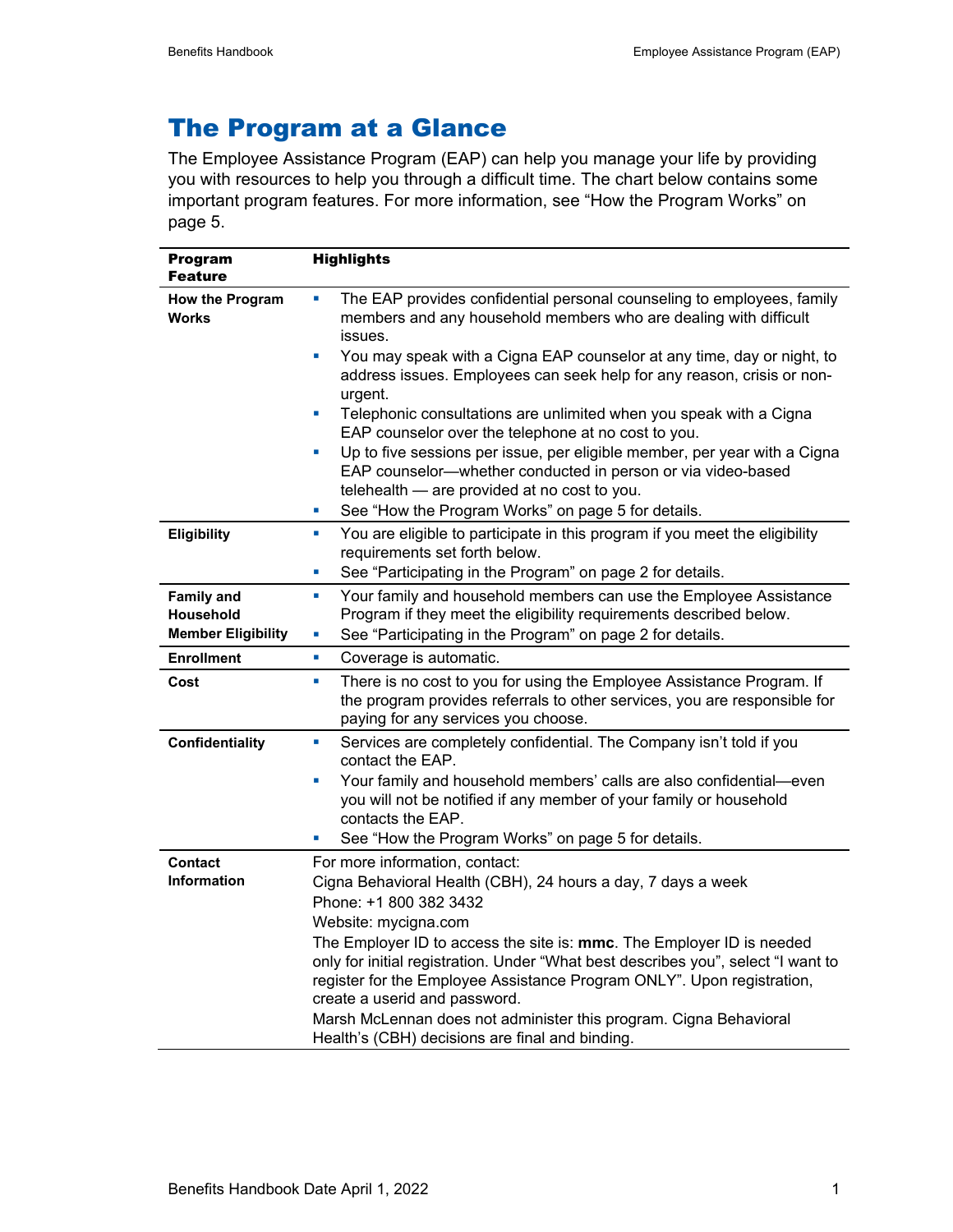# Participating in the Program

The following section provides information on how you start participating in the program.

If you are an employee of Marsh & McLennan Companies or any subsidiary or affiliate of and you meet the requirements set forth below, you become eligible on your eligibility date.

Your eligible household members, which includes family members, are also covered under this program.

#### Eligible Employees

To be eligible for the benefits described in this Benefits Handbook you must meet the eligibility criteria listed below.

#### *Marsh & McLennan Companies Employees (other than MMA)*

You are eligible if you are an employee classified on payroll as a US regular employee of Marsh & McLennan Companies or any subsidiary or affiliate of Marsh & McLennan Companies (other than Marsh & McLennan Agency LLC and any of its subsidiaries (MMA)).

Individuals who are classified on payroll as temporary employees, who are compensated as independent contractors, or who are employed by any entity in Bermuda, Barbados or Cayman Islands are not eligible to participate.

#### *Eligible MMA Employees*

You are eligible if you are an employee classified on payroll as a US regular employee of Marsh & McLennan Agency LLC – Corporate (MMA-Corporate), Marsh & McLennan Agency LLC – Alaska (MMA-Alaska), Marsh & McLennan Agency LLC – Northeast (MMA-Northeast), Security Insurance Services of Marsh & McLennan Agency LLC or Marsh & McLennan Agency LLC, Private Client Services – National Region (MMA PCS – National).

Individuals who are classified on payroll as temporary employees or who are compensated as independent contractors are not eligible to participate.

#### *Your Eligibility Date*

There is no waiting period if you are ACTIVELY-AT-WORK. Your eligibility date is the first day you are Actively-At-Work on or after your date of hire.

#### "You," "Your," and "Employee"

As used throughout this plan summary, "employee", "you" and "your" always mean:

- For Marsh & **McLennan Companies** participants: a US regular employee of Marsh & McLennan Companies or any subsidiary or affiliate of Marsh & **McLennan** Companies (other than MMA).
- For MMA participants: a US regular employee of MMA-Corporate, MMA-Alaska, MMA-Southwest, MMA-Northeast,Security Insurance Services of Marsh & McLennan Agency LLC or Marsh & McLennan Agency LLC, Private Client Services – National Region (MMA PCS – National).

In addition, references in this document to Marsh & McLennan Companies mean Marsh McLennan.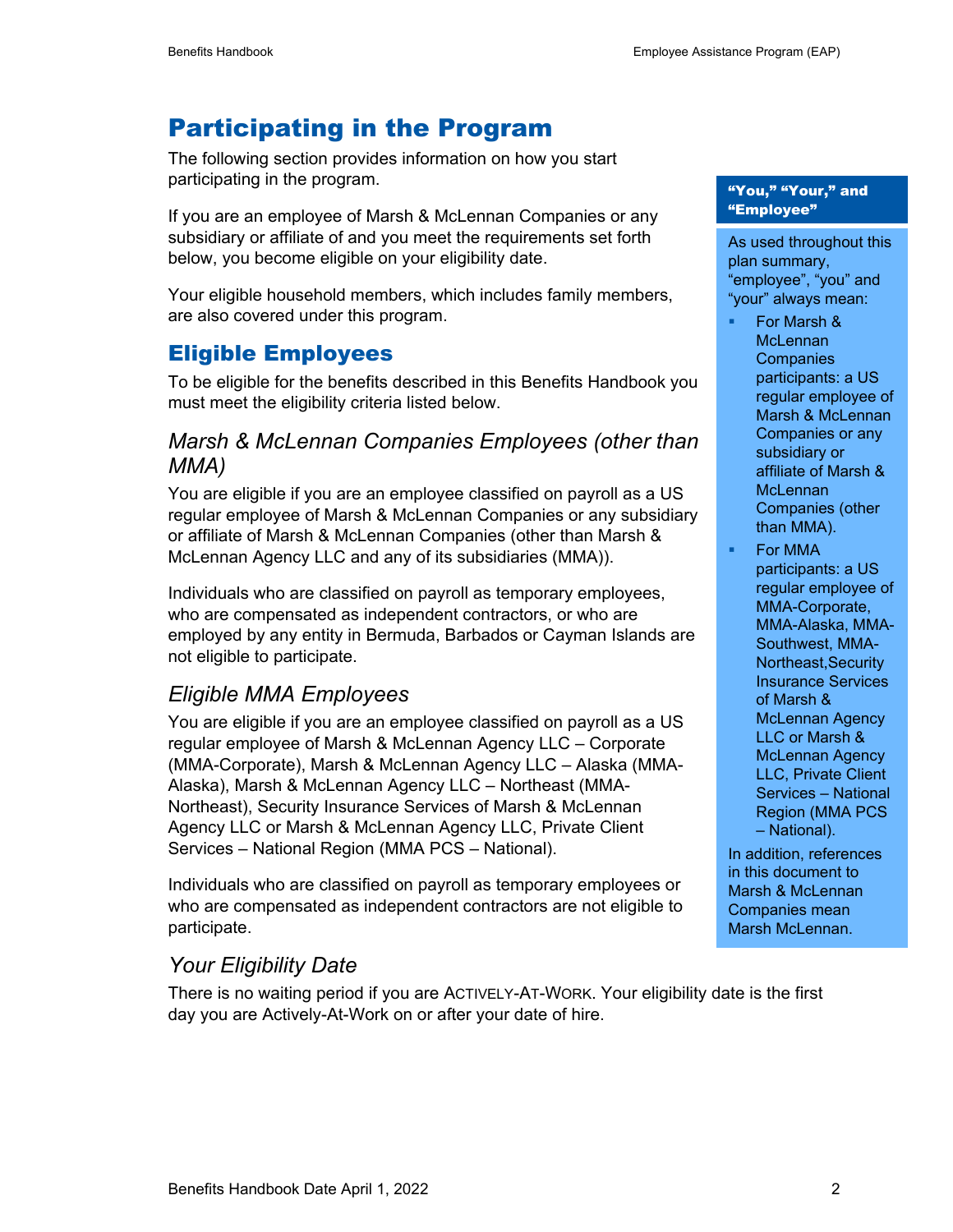#### Family and Household Member Eligibility

Your household members, which includes family members, can use the Employee Assistance Program. A family and household member is your:

- **domestic partner**
- child for whom you are the legal guardian
- child of a domestic partner
- **Example 2** legally adopted child
- **biological child**
- **spouse**
- **stepchild**
- **any individual who currently resides with you.**

For your child to be covered, your child must be:

- **-** dependent on you for maintenance and support,
- **unmarried, and**
- under 19 years of age, *or*
- under 25 years of age if a full-time student in a college or other accredited institution (generally those with 12 or more accredited hours of course work per semester, or full-time as determined by the school) and not employed on a full-time basis.

The Company has the right to require documentation to verify the relationship (such as a copy of the court order appointing legal guardianship). Company medical coverage does not cover foster children or other children living with you, including your grandchildren, unless you are their legal guardian with full financial responsibility—that is, you or your spouse claims them as a dependent on your annual tax return.

#### When Coverage Starts and Ends

You are covered under this program on the later of your first day of employment or eligibility.

Coverage ends when the first of the following occurs:

- the date you no longer meet the eligibility requirements
- the date you terminate employment
- $\blacksquare$  the date of your death
- $\blacksquare$  the date the program is terminated.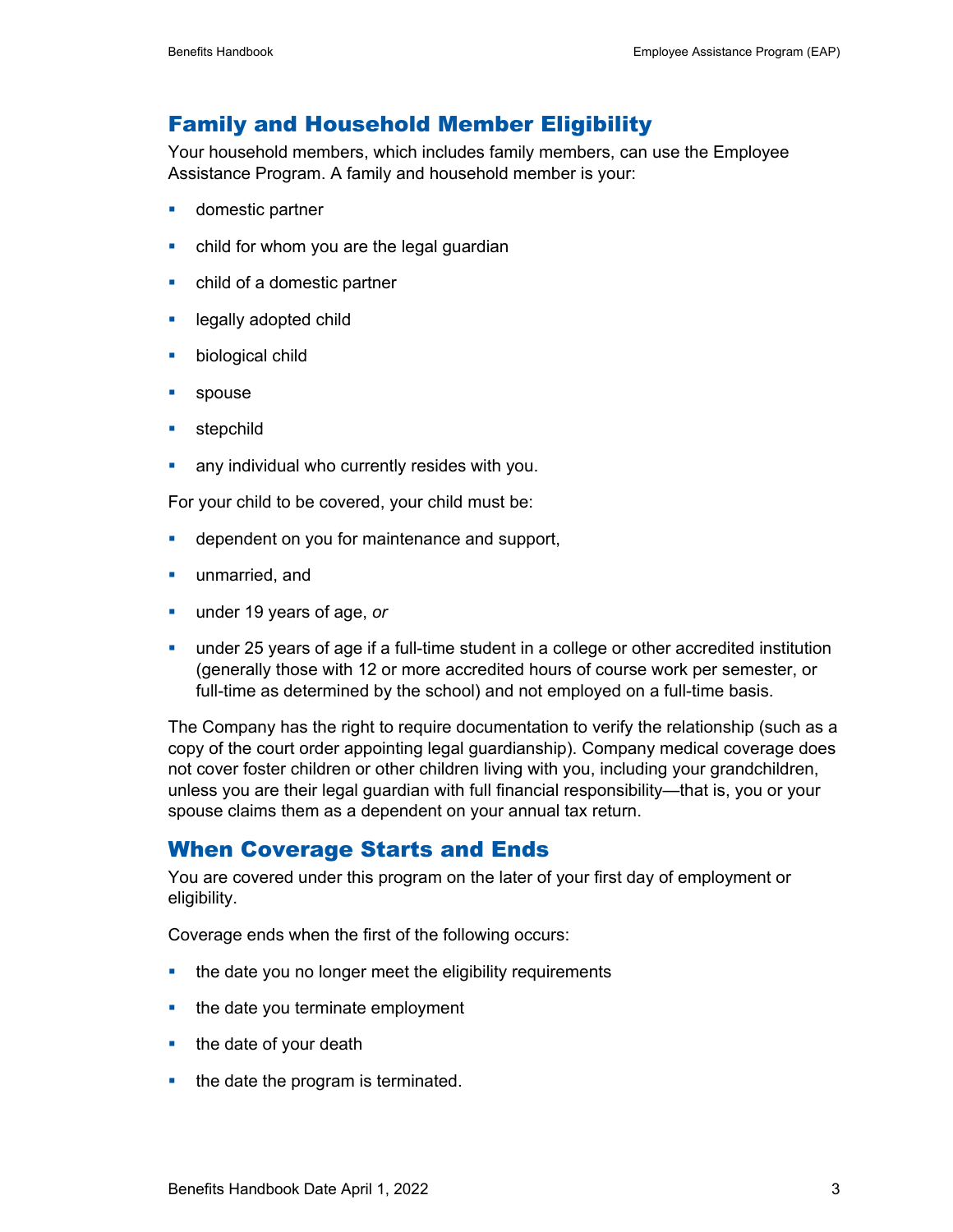**Exception:** If you are in treatment, your coverage will continue for 30 days. If you need to continue treatment, you can continue your coverage through COBRA.

A bereavement benefit is offered as a resource to survivors who reside in your household. When the household member calls EAP, the EAP counselor explains the bereavement benefit and provides grief counselor referrals in the local area. An authorization is activated that is effective for up to six months.

If you are eligible to participate in retiree medical coverage, not only your active employee medical coverage, but also your active EAP coverage will be continued through the end of the month in which you terminate.

#### Cost

There is no cost to you for using Employee Assistance Program. If the program provides referrals to other services, you are responsible for paying for any services you choose.

### Converting to an Individual Policy

#### *Can I convert this coverage to an individual policy when my coverage ends?*

No. You can't convert this coverage to an individual policy when your coverage ends.

### COBRA Coverage

#### *Can I continue coverage through COBRA?*

Yes. You can continue coverage under this program through COBRA if you experience a COBRA QUALIFYING EVENT and register your event within the legally allowable time frame.

## *How do I apply for COBRA?*

For more information about your rights and coverage options under the Consolidated Omnibus Budget Reconciliation Act, see "Continuing Coverage" in the *Participating in Healthcare Benefits* section.

## Coordination with Medical Plan

You can have up to five face-to-face counseling sessions per issue through the Employee Assistance Program. If your counseling sessions go beyond five, your medical plan's mental health benefits might pay for some of your counseling costs. Before you begin sessions through the Employee Assistance Program, you might want to verify if your EAP counselor is in your medical plan's behavioral or mental health network. That way, if you need more than five visits, you will not have to select a new counselor or experience an interruption in service. Check with your medical plan to confirm if your provider participates in your plan's network, or if the care you are receiving is covered.

Keep in mind that each medical plan has its own limits on inpatient and outpatient care, including copayments, number of visits/days of coverage, and annual maximums, so you should check with your medical plan to determine how much of your outside referral care, if any, is covered.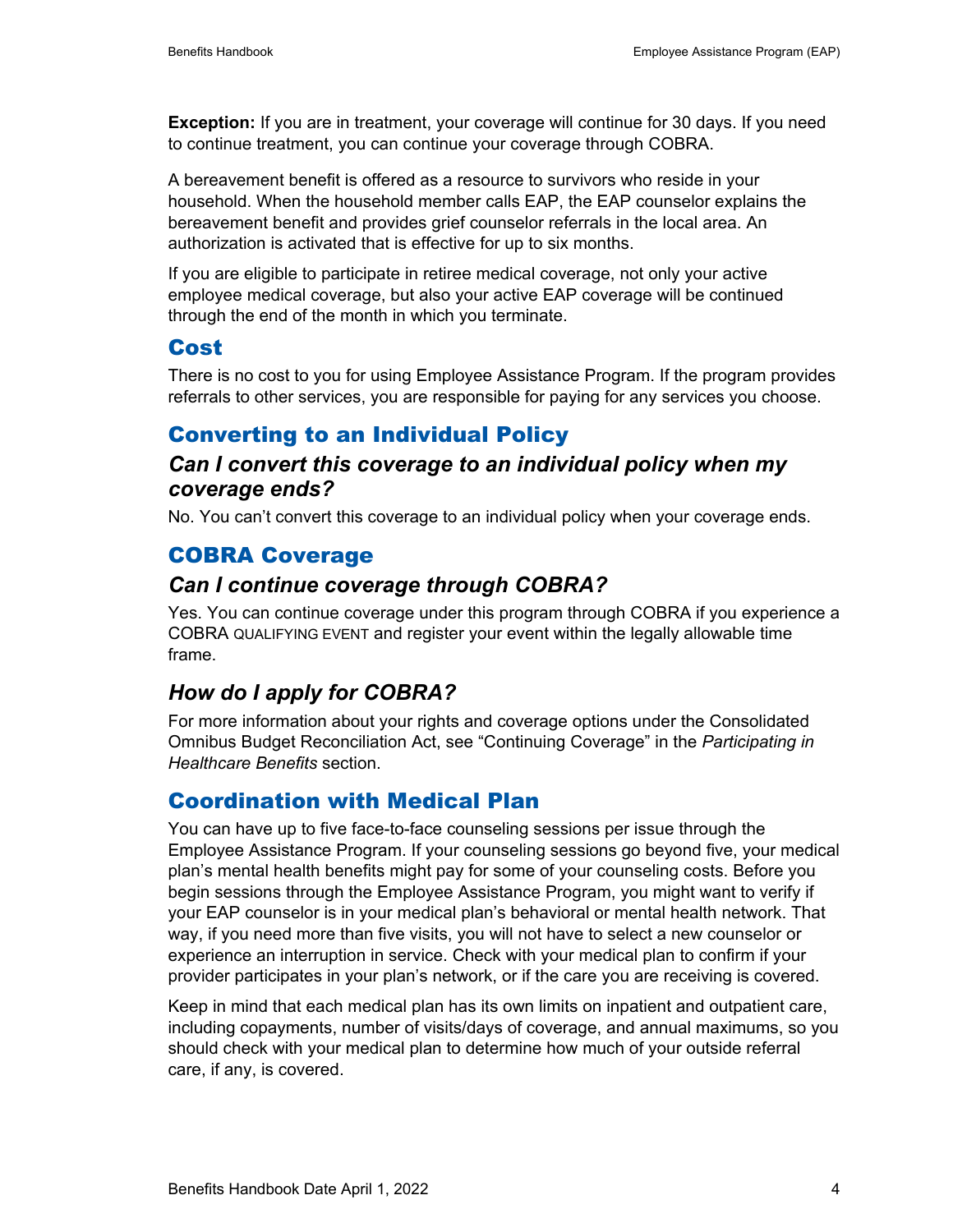#### For Former Employees:

As part of Cigna's commitment to supporting communities for individuals who do not/no longer have Cigna EAP coverage or support services through an employer, the following Public Resources and Support Lines are available:

#### *Online Well-being Solution Resources*

Cigna.com public resources for health and wellness videos, pods, articles, behavioral seminars, suicide awareness and prevention, and more:

https://www.cigna.com/individuals-families/health-wellness/.

#### *Cigna Public Support Line*

For individuals who do not have health benefits or employee assistance program benefits through Cigna, but could benefit from talking with a qualified representative, call toll-free number +1 866 912 1687, available 24 hours a day, seven days a week. This service is confidential. Support is free of charge to help people manage their stress and anxiety from a mass disaster or traumatic event. Callers may also receive referrals to community resources to help them with specific concerns, including financial and legal matters.

#### *Cigna Public Resources – for Military Veterans*

Cigna's Veteran Support Line provides a wide range of assistance for veterans, as well as their caregivers and families, whether they are Cigna customers or not. The Veteran Support Line is free and confidential, and available 24/7/365 at: toll-free number +1 855 244 6211.

# How the Program Works

The EAP can help you manage your life by providing you with resources to help you through a difficult time.

The EAP provides confidential personal counseling to employees, family and household members who are dealing with:

- **•** bereavement
- **E** emotional stress
- **family difficulties**
- **financial problems**
- **legal problems**
- **substance abuse**
- **•** work-related issues.

You may speak with a Cigna EAP counselor at any time, day or night, to address issues. Employees can seek help for any reason, crisis or non-urgent.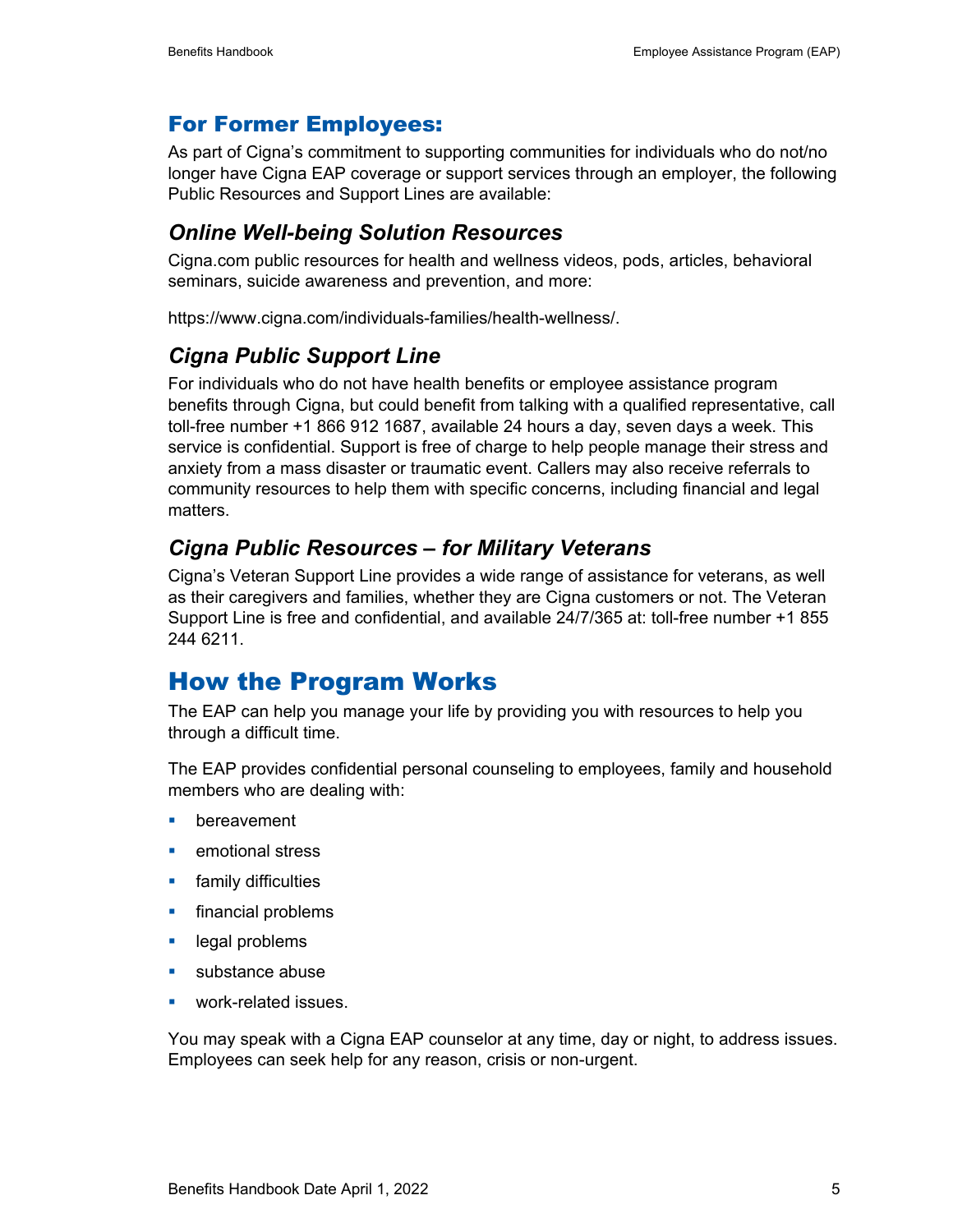EAP offers support for managers who need to help employees cope with issues that interfere with productivity in the workplace. Managers should first check with their HR Representative to obtain information on special manager and supervisor resources available through the EAP.

When you or your household or family member contacts the Employee Assistance Program, you have the option of speaking to a counselor immediately over the telephone for crisis needs, scheduling a telephone session for non-crisis concerns or setting up a meeting with a local counselor, face to face\*. The counselor will help assess your situation, make recommendations, and provide you with resources and new approaches. Additionally, if you are having trouble finding a provider or getting an appointment, call the EAP. The Cigna EAP team will reach out to providers and help you find appointments based on your schedule.

EAP telehealth is also available for video-based counseling with Cigna contracted EAP providers who offer this specialty service. Similar to face to face counseling, sessions are held using secure video-based technology meeting state requirements. Additionally, Talkspace is included in the EAP network. Eligible employees can receive support from a licensed clinician of their choosing, at no direct cost, through daily messaging (voice, video, and photo included) and video appointment by utilizing the Talkspace app.

Go to Talkspace.com/EAPCigna to register under the Cigna EAP. During registration, enter "MMC" for organization name.

An EAP code is needed for the face to face EAP counseling and telehealth. The EAP code can be obtained by telephone or online.

Telephonic consultations are unlimited when you speak with a Cigna EAP counselor over the telephone at no cost to you.

Up to five sessions with the counselor—whether conducted in person or via secure video-based telehealth—are provided per issue at no cost to you, and may be all that are required to put you on the right track to resolving your issues. At any time, or after the five sessions, the counselor may refer you to other professional, fee-based resources (for instance, a psychologist, a licensed social worker, or a psychiatrist).

If your situation requires such a professional resource, your EAP counselor can help you transition to another provider. While every attempt is made to help you transition to a provider in your medical plan, you are responsible for confirming that your provider participates in your plan's network and that the care you are receiving is covered.

Keep in mind that each medical plan has its own limits on inpatient and outpatient care, including copayments, number of visits/days of coverage, and annual maximums, so you should check with your medical plan to determine how much of your outside referral care, if any, is covered.

The EAP offers online resources and tools at mycigna.com. To access the online resources and tools, you will need to register and set up an account by creating a userid and password. You will be able to view program information, access Live Chat, schedule a telephone consultation, obtain an EAP code for face-to-face visits, find an EAP counselor near you and access health programs and resources in the Manage My Health section.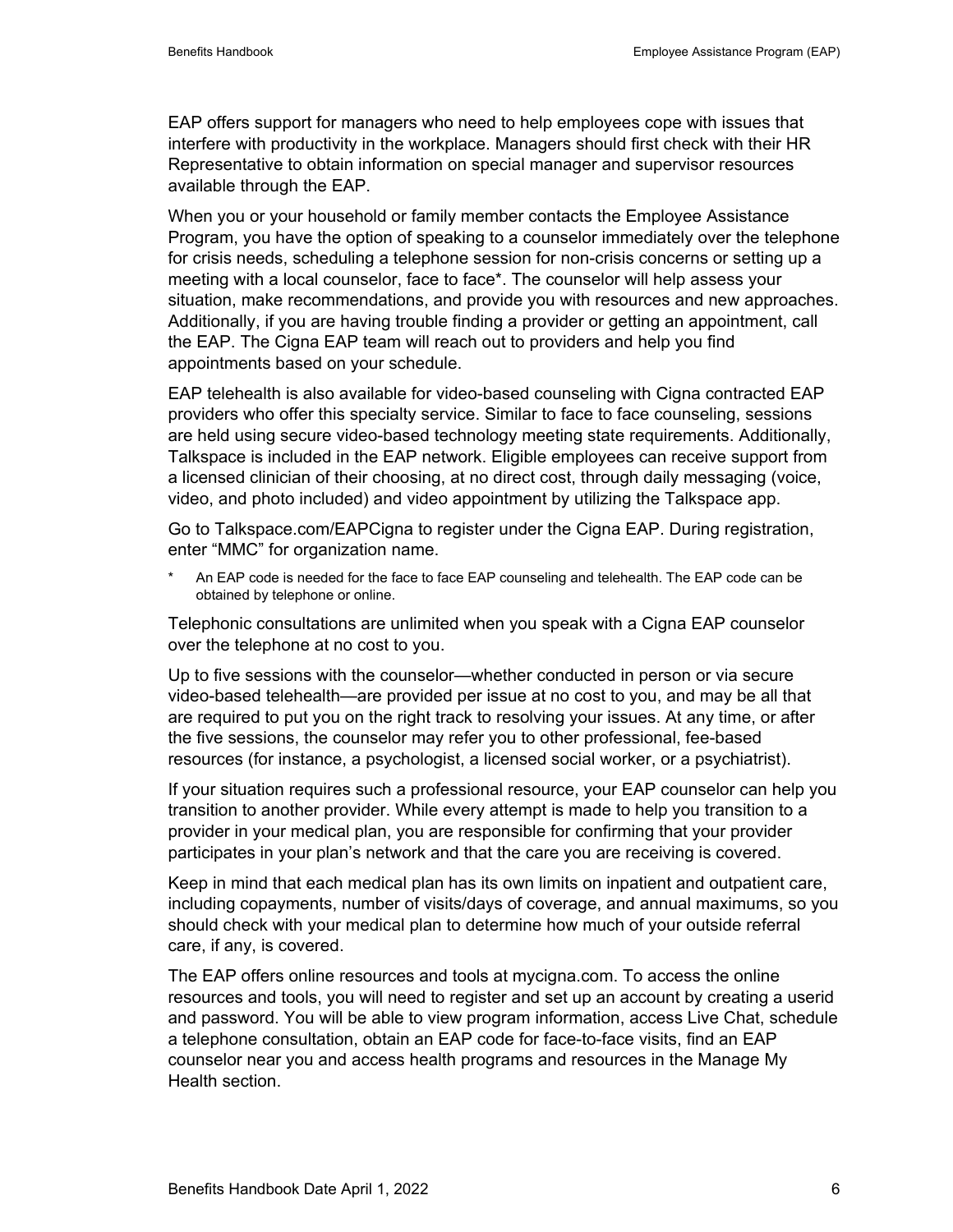#### *If I have an authorized unpaid leave of absence, does the Plan still provide a benefit?*

If the Company grants you an authorized unpaid leave of absence, coverage for you and your family members continues for the duration of your authorized period of leave.

## *If I become disabled, does the Plan still provide a benefit?*

During a period of approved disability, your coverage will continue for you and your covered family members.

## *If I die*

If you die while you are an active employee, your eligible family members may be eligible for coverage under the Consolidated Omnibus Budget Reconciliation Act (COBRA). For information on COBRA, see the "Participating in Healthcare Benefits" section of the Benefits Handbook, under "Continuing Coverage."

A bereavement benefit is offered as a resource to survivors who reside in your household. When the household member calls EAP, the EAP counselor explains the bereavement benefit and provides grief counselor referrals in the local area. An authorization is activated that is effective for up to six months.

# *If I no longer satisfy the Plan's eligibility requirements*

Your coverage ends on the date you no longer satisfy the Plan's eligibility requirements. Coverage for eligible family members ends when yours does. If you and/or your eligible family members are receiving treatment when coverage ends, your coverage will continue for 30 days after termination. This 30-day period will count towards your COBRA continuation period.

When coverage ends, COBRA coverage may be available, as described in the "Participating in Healthcare Benefits" section of the Benefits Handbook, under "Continuing Coverage."

# *If my household or family member loses eligibility status*

If your household member, which includes family members, no longer meets the eligibility requirements, his or her coverage ends.

Household members, which includes family members, who lose coverage may be eligible for coverage under COBRA provisions described in the "Participating in Healthcare Benefits" section of the Benefits Handbook, under "Continuing Coverage."

## Maximum

You and your eligible household members, which includes family members, can each receive up to five sessions per issue each calendar year through Cigna Behavioral **Health** 

When you call the EAP, a representative will identify a counselor that is near your home or office. The counselor will typically offer you an appointment within 48 hours. (You can speak to crisis counselors immediately in the case of an emergency.) If it is more convenient, you can have your appointment over the telephone.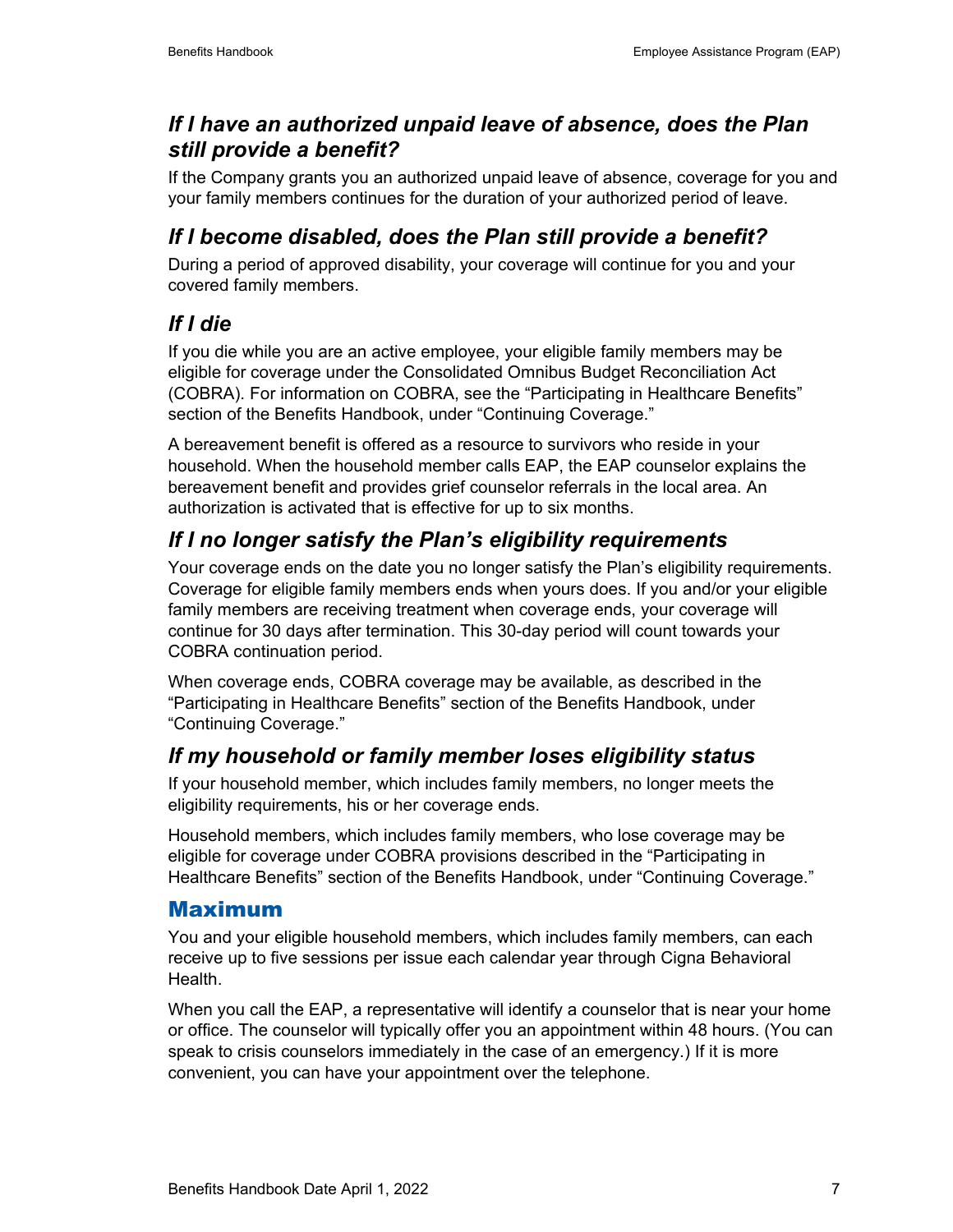### Out-of-Area Care

Yes, Cigna Behavioral Health (CBH) has a nationwide network of services. For more information, contact Cigna Behavioral Health Network (CBH) by calling +1 800 382 3432.

#### Emergency Care

Whenever you need to talk to a counselor, contact:

**Cigna Behavioral Health Network.** 

You can access the Employee Assistance Program 24 hours a day, 7 days a week by calling +1 800 382 3432. When you call, provide the name of the Marsh McLennan operating company in which you are employed.

### Legal Assistance

The Employee Assistance Program offers you a referral for a free 60-minute consultation, either by telephone or in person, with a network attorney in a private practice.

**Note:** Legal assistance does not include consultation on Employment or Labor Law, Immigration Law, Workers Compensation, Patent, Corporate, or Business Law.

The attorney will:

- **EXEC** evaluate the merits of your case
- **n** make a referral if necessary
- act as your attorney if you wish on a fee for service basis
- discuss viable alternative courses of action.

Each consultation is 60 minutes. Services beyond the initial consultation will require your payment. You may use the program for as many different legal matters as you wish. One free consultation will be provided for each legal matter.

If you need legal assistance beyond the initial consultation, you may choose a network attorney and enjoy reduced rates (typically a 25% discount, depending on the services required).

**Note:** The benefits of the Employee Assistance Program are not coordinated with the benefits of the Legal Assistance Plan, which the Company offers as an elective benefit. If you are thinking about obtaining legal assistance through the EAP beyond the initial consultation, you may wish to compare services and cost to those under the Legal Assistance Plan. See the *Legal Assistance Plan* in the *Voluntary Benefits* section under *Employee Programs and Policies*.

For more information, contact Cigna Behavioral Health (CBH) 24 hours a day, 7 days a week by calling +1 800 382 3432.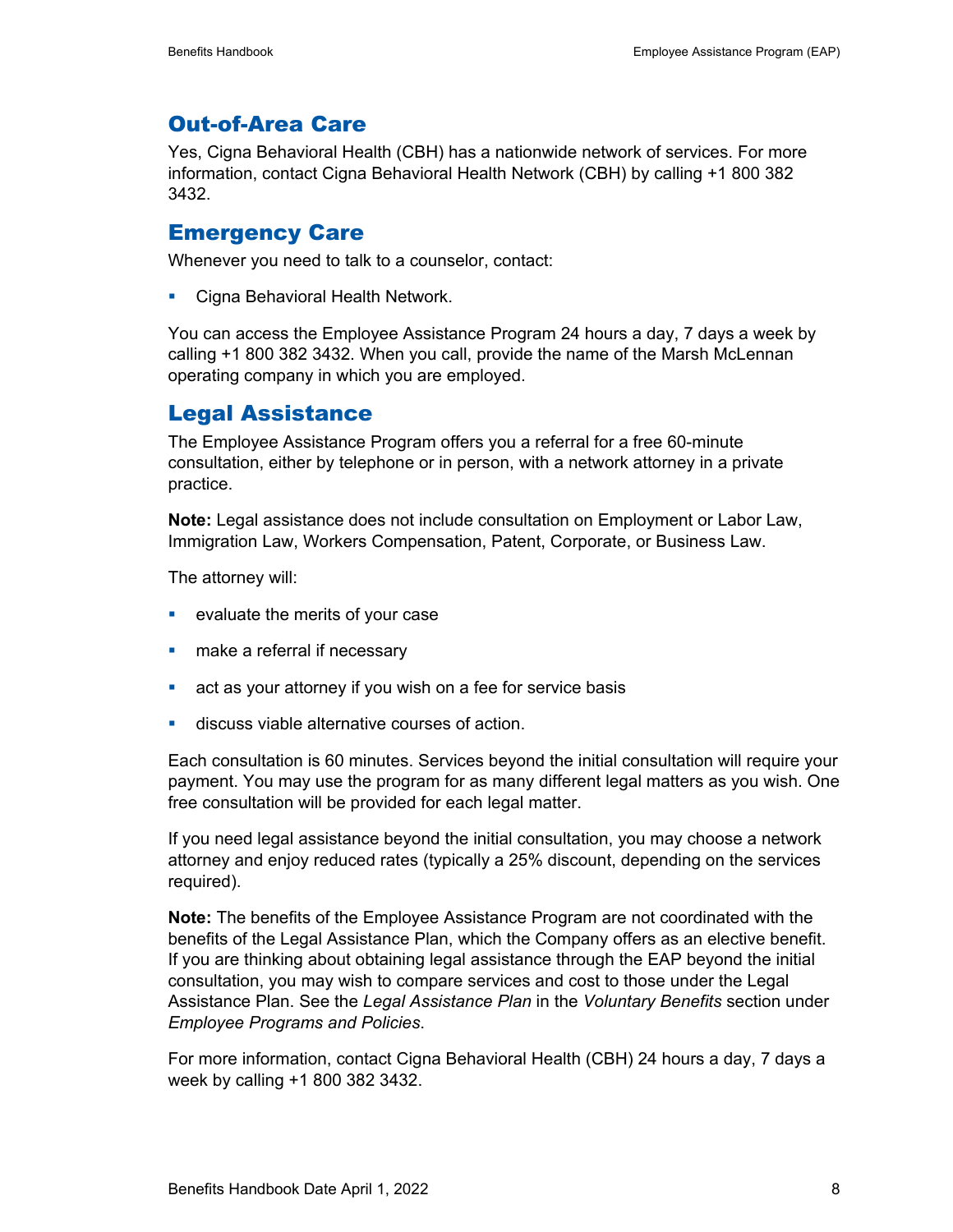#### Identity Theft Support

To help manage the recovery process after an identity theft event, the Employee Assistance Program offers you a referral for a free 60-minute consultation, with a fraud resolution specialist.

The fraud resolution specialist will:

- counsel you on seven emergency response activities, including how to notify the proper authorities, agencies and creditors
- **•** provide forms or letters to help you report and itemize each fraudulent occurrence
- advise you on how you can dispute fraudulent debts, obtain and monitor your credit report every four months, place a fraud alert or credit freeze (if allowed by state law) on your credit file and take future preventative measures.

**Note:** The benefits of the Employee Assistance Program are not coordinated with the benefits of the Identity Theft Protection Benefit Program, which the Company offers as an elective benefit. For additional information regarding the Identity Theft Protection Benefit Program, see the *Identity Protection Benefit Program* in the *Voluntary Offerings* section under *Employee Programs and Policies*.

For more information, contact Cigna Behavioral Health (CBH) 24 hours a day, 7 days a week by calling +1 800 382 3432.

#### Financial Services

The Employee Assistance Program offers you telephonic counseling with qualified financial experts including certified financial planners, certified tax preparers, enrolled agents, CPAs, and professionals from both the banking and insurance industries.

You will receive an initial financial needs assessment to determine if personal or emotional issues are affecting your financial situation. Many issues are resolved within one call but there is the opportunity for additional telephonic coaching and advisement, when necessary.

There is no cost for initial or follow up services.

Telephonic consultations cover many types of financial issues such as the following, and more:

- **budgeting techniques**
- **•** college funding
- **reverse mortgages**
- $\blacksquare$  tax planning
- **IRS** problems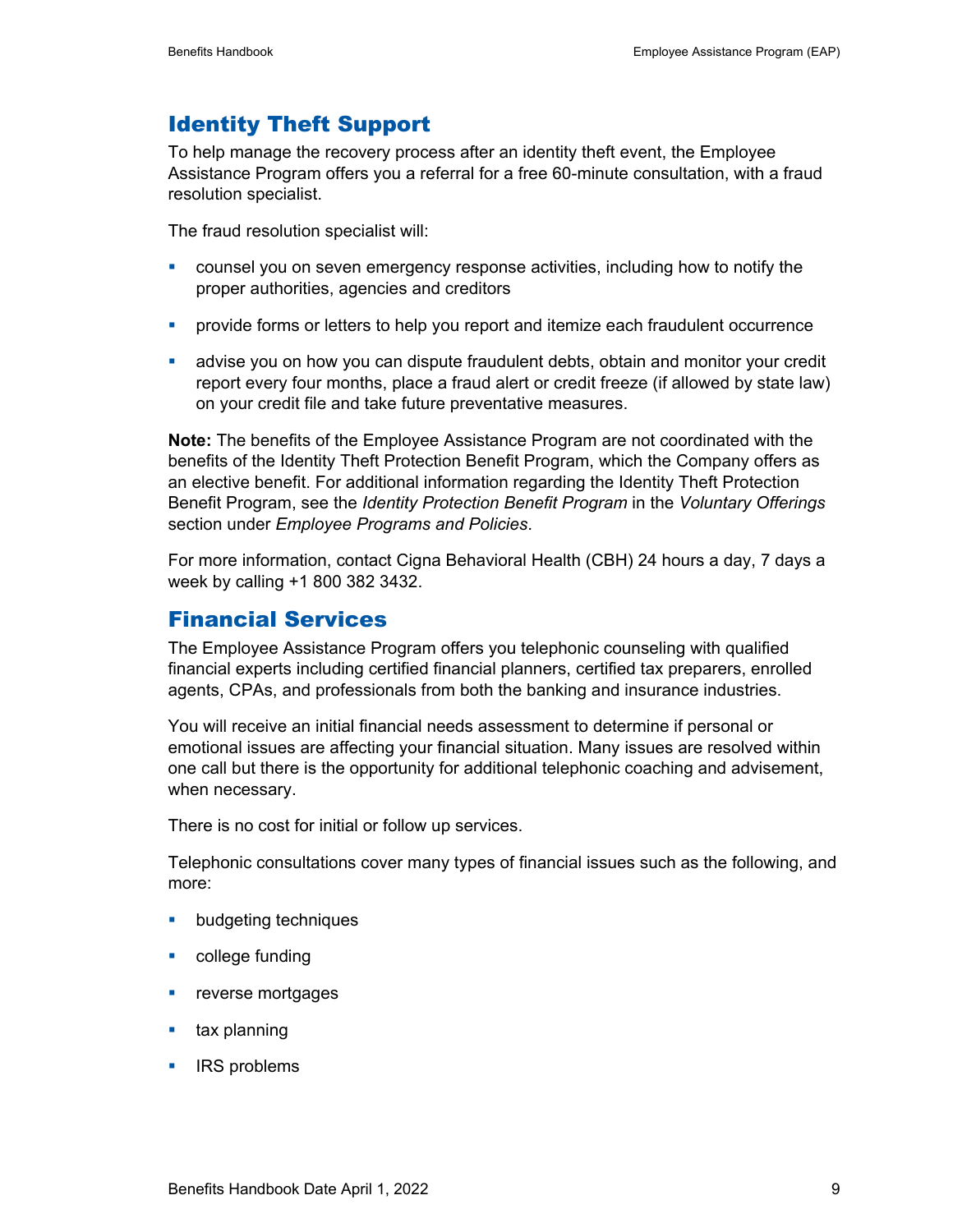- **debt counseling**
- how to negotiate a late mortgage payment
- **•** credit repair.

If there is a financial need that extends beyond what the Employee Assistance Program has the expertise to address and/or if you request a referral for a face-to-face financial expert in your community, that can be arranged.

The EAP offers you a referral for a free 60-minute consultation and up to a 25% discount off usual and customary fees for on-going services.

**Note:** There are some financial situations, such as those involving securities, where a discount is not available.

In addition, the Employee Assistance Program offers a unique tax preparation program in which an employee can call a toll-free number to have their taxes prepared by a Certified Public Accountant (CPA) over the telephone. Other services available through this program include:

- **Preparation of extension requests**
- **Amendments of prior-year tax returns.**

You pay the costs for this tax preparation program, which will vary based on the complexity of your tax return.

For more information, contact Cigna Behavioral Health (CBH), 24 hours a day, 7 days a week by calling +1 800 382 3432.

#### Complete Confidentiality

One of the most important reasons for using a third-party firm for this program is to ensure absolute objectivity. All calls and referrals are completely confidential. The Company receives only a periodic statistical breakdown of program usage.

When you voluntarily contact the Employee Assistance Program, the Company has no way of learning of your call or any details of your case. Likewise, you will not be notified if a member of your family or household initiates a call to the Employee Assistance Program.

The Employee Assistance Program is entirely voluntary. No "treatment" is imposed on you. You always make the decision whether or not to seek professional help referred to you, even in cases where a Company manager has referred you to the program. The content of the assessment and the nature of the recommendation are always confidential.